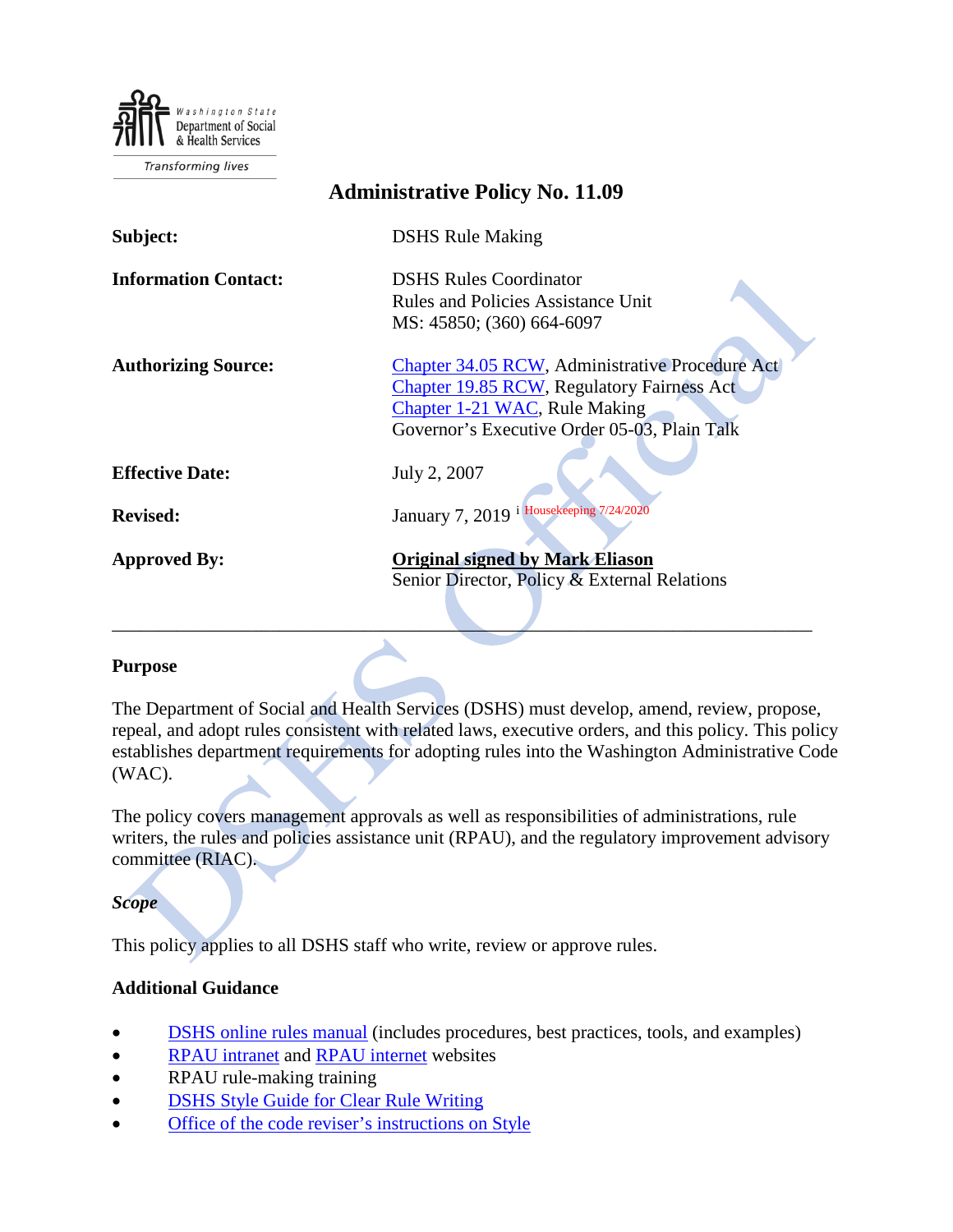Administrative Policy No. 11.09 January 7, 2019 Page 2

- [RPAU's rule writing quick reference guide](http://one.dshs.wa.lcl/RPAU/SharedDocuments/RPAUQuickReferenceGuide.pdf)
- [RPAU rule-making criteria cheat sheet](http://rpau.dshs.wa.lcl/RPAU-Manual/documents/DSHS%20Rulemaking%20Criteria%20Cheat%20Sheet.pdf)
- [Writing Courses](http://www.dop.wa.gov/training/TrainingProgram/ProfessionalDevelopment/Pages/WrittenCommunication.aspx) offered by the Department of Enterprise Services

# **Definitions**

**Chief officer:** For purposes of this policy, chief officers are the chief financial officer, chief risk officer, and chief information officer.

**Code reviser:** An agency of the state legislature that periodically codifies, indexes, and publishes the Revised Code of Washington (RCW) and the Washington Administrative Code.

**DSHS rules coordinator:** The designated DSHS staff person responsible to manage, oversee and direct the DSHS rule-making program, and is designated as the agency expert on applicable laws, rules, executive orders, directives, and policies related to rule-making. The rules coordinator is also the staff person who has knowledge of rule subjects currently proposed and responds to public inquiries about rules. (See [RCW 34.05.312.](http://apps.leg.wa.gov/RCW/default.aspx?cite=34.05.312))

**Economic analyses:** For this policy, refers to small businesses economic impact statements and costbenefit analyses for rules. (See [chapter 19.85 RCW](http://apps.leg.wa.gov/rcw/default.aspx?cite=19.85) and [RCW 34.05.328,](http://apps.leg.wa.gov/RCW/default.aspx?cite=34.05.328) respectively.)

**Emergency rules:** Temporary agency rules, effective for not more than 120 days, that follow special criteria outlined in [RCW 34.05.350.](http://apps.leg.wa.gov/RCW/default.aspx?cite=34.05.350)

**Expedited rule:** A permanent rule adopted under an abbreviated rule-making process described in [RCW 34.05.353.](http://apps.leg.wa.gov/RCW/default.aspx?cite=34.05.353)

**Formal proposed rules:** Part of the regular rule-making process notifying the public that proposed rules and economic analyses are available for public comment, published on the CR 102 form.

**Initial public notice:** The first formal part of the regular rule-making process where a rule writer officially informs the public about an upcoming rule change, invites public participation, starts planning for rule making, and lays the groundwork for the rest of the rule-making process, published on the CR 101 form.

**Official rule-making file:** A hard-copy file compiled and maintained by RPAU under [RCW](http://apps.leg.wa.gov/RCW/default.aspx?cite=34.05.370)  [34.05.370](http://apps.leg.wa.gov/RCW/default.aspx?cite=34.05.370) containing certified copies of the required rule-making notices, which the code reviser publishes. May include other rule-related information (see #D8). The rule-making file is a public record and open to public inspection.

**Official rule-making notices:** Official forms from the code reviser [\(CR-101,](http://rpau.dshs.wa.lcl/RPAU-Manual/RPAU_Manual-FORMS-CR-101_Intro.htm) [CR-102,](http://rpau.dshs.wa.lcl/RPAU-Manual/RPAU_Manual-FORMS-CR-102_Intro.htm) [CR-](http://rpau.dshs.wa.lcl/RPAU-Manual/RPAU_Manual-FORMS-CR-103_Intro.htm)[103P,](http://rpau.dshs.wa.lcl/RPAU-Manual/RPAU_Manual-FORMS-CR-103_Intro.htm) [CR 103E,](http://rpau.dshs.wa.lcl/RPAU-Manual/RPAU_Manual-FORMS-CR-103E_Intro.htm) and [CR-105\)](http://rpau.dshs.wa.lcl/RPAU-Manual/RPAU_Manual-FORMS-CR-105_Intro.htm) that state agencies are required to use to inform the public about rule-making actions.

**Official rule text:** Format of rule text, established in RCW [34.05.395](http://apps.leg.wa.gov/RCW/default.aspx?cite=34.05.395) and chapter [1-21](http://apps.leg.wa.gov/WAC/default.aspx?cite=1-21-080) WAC.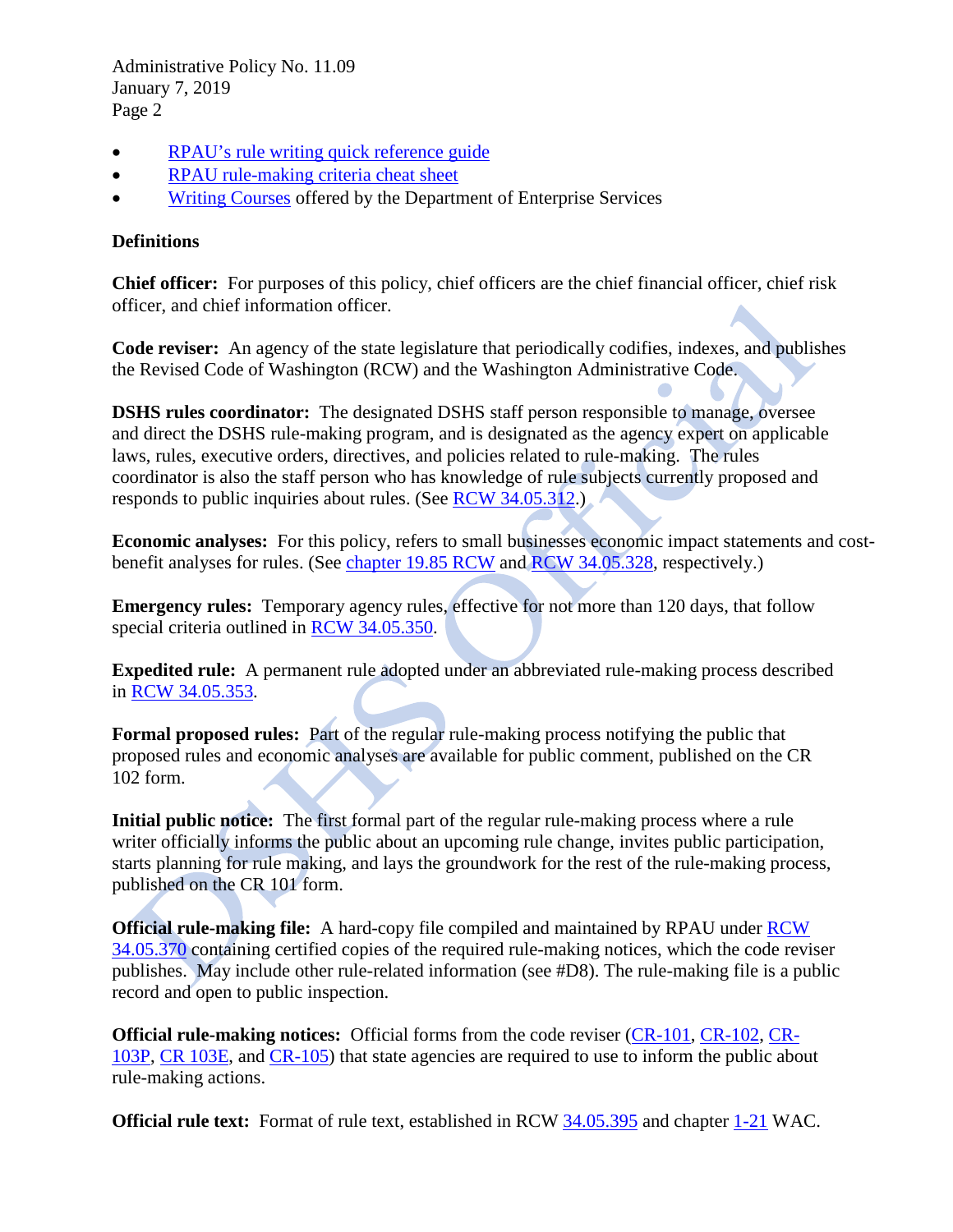Administrative Policy No. 11.09 January 7, 2019 Page 3

**Negotiated rules:** The type of rule making where agency representatives and stakeholders use group decision making and negotiation to develop a proposed rule. (See [RCW 34.05.310.](http://apps.leg.wa.gov/RCW/default.aspx?cite=34.05.310))

**Permanent adoption of rules:** The part of the rule-making process where new, amended, and repealed rules are finalized and published on the CR 103 form.

**Petition:** Any one of three actions:

- 1. A formal request to DSHS to amend or repeal existing rules or adopt new rules;
- 2. An appeal to the Governor to reverse an emergency rule or DSHS' denial of a rule petition; or
- 3. An appeal to the joint administrative rules review committee (JARRC) to reverse DSHS' denial of a rule petition or review a DSHS rule or small business economic impact statement.

**Required draft review:** The mandatory DSHS review process where rule writers send drafts of rules and economic analyses to internal and external stakeholders.

**Rule:** A legal directive that carries out the intent of a federal or state law (statute). Sets requirements that a government agency or those affected by the rule must follow. Also called Washington Administrative Code (WAC) and administrative law. (See [RCW 34.05.010\[16\]\).](http://apps.leg.wa.gov/RCW/default.aspx?cite=34.05.010)

**Rule development:** The part of the regular rule-making process where rule writers draft rules and economic analyses while involving stakeholders.

**Rule writer:** A DSHS staff person responsible for writing rule content, preparing economic analyses, and drafting official rule-making notices to be filed with the code reviser.

**Significant legislative rule:** Under [RCW 34.05.328,](http://apps.leg.wa.gov/RCW/default.aspx?cite=34.05.328) rules that: adopt essential parts of the law under legislative authority; subject a noncompliant person or entity to a penalty or a sanction; establish, alter, or revoke a qualification or standard for issuing, suspending, or revoking a license or permit; and adopt or significantly amend a new policy or regulatory program.

**Stakeholders:** In general, those people or entities impacted by proposed rule changes whether internal (within the department) or external (outside the department).

## **Policy Requirements**

All DSHS staff engaged in rule making must follow the Administrative Procedure Act [\(chapter](http://apps.leg.wa.gov/rcw/default.aspx?cite=34.05)  [34.05 RCW\),](http://apps.leg.wa.gov/rcw/default.aspx?cite=34.05) the Regulatory Fairness Act [\(chapter 19.85 RCW\)](http://apps.leg.wa.gov/rcw/default.aspx?cite=19.85) and this policy.

(See the [DSHS online rules manual](http://one.dshs.wa.lcl/RPAU/Pages/RulesManual.aspx) for more details about the rule-making process.)

## **A. DSHS levels of approval for rule making**

1. The *DSHS secretary* approves the permanent adoption of significant legislative rules.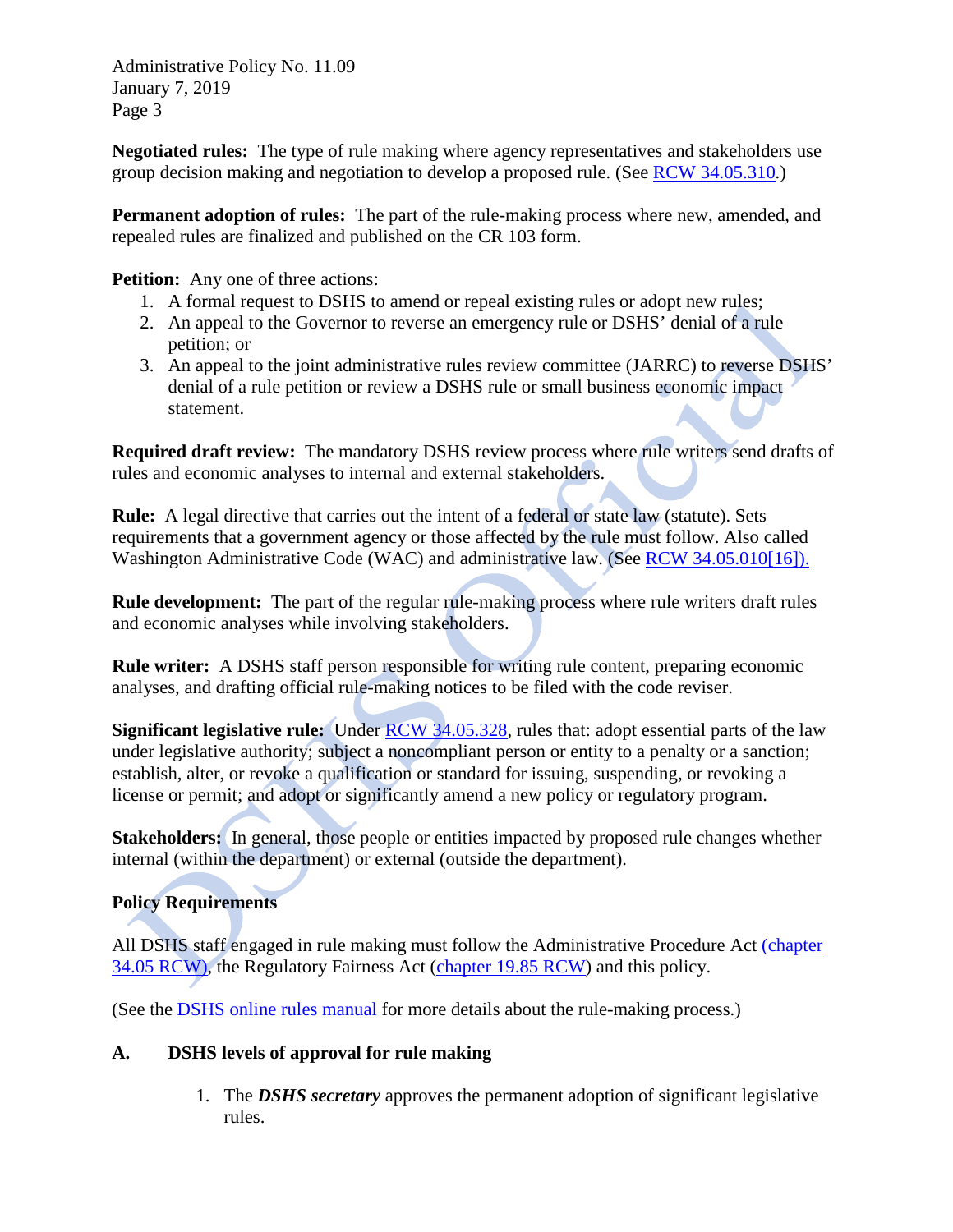- 2. For their areas of responsibility, the *assistant secretaries, senior directors, and chief officers*—or their designees—must approve:
	- a. The completed required draft review (as part of the paperwork for formal proposed rules).
	- b. Permanent adoption of rules where there is a change since the CR 102.
	- c. Emergency rule making.
- 3. *Division directors* or equivalent, or their designees must approve:
	- a. The initial public notice, starting the official rule-making process.
	- b. The completed required draft review form 02-003 as part of the paperwork for formal proposed rules, prior to sending to RPAU.
	- c. Emergency rule making.
- 4. The *DSHS rules coordinator* or designee must approve:
	- a. The required draft review process for all new and amended rules.
	- b. All official rule-making notices before they are filed with the code reviser.

**Note:** This approval indicates that rule making has followed the legal procedures under the Administrative Procedure Act (Chapter 34.05 RCW), the Regulatory Fairness Act (Chapter 19.85 RCW), and this policy.

#### **B. Administration responsibilities for rule making**

- 1. Programs within administrations must have a process to involve stakeholders in rule making, including rule development and economic analyses.
- 2. Programs within administrations must coordinate rule making internally and, when needed, work with other DSHS programs and other agencies that may be affected by proposed rules.

## **C. Rule writer responsibilities for rule making**

- 1. Rule writers are responsible for the entire rule-making process for their rules. They must involve their supervisors, managers, assistant attorneys general (AAGs), and internal and external stakeholders throughout the rule-making process, as appropriate.
- 2. Rule writers must have the proper statutory rule-making authority to support rule making in their subject areas.
- 3. Rule writers must follow the rule-making procedures in the [Online Rules Manual.](http://one.dshs.wa.lcl/RPAU/Pages/RulesManual.aspx)
- 4. Rule writers must write rules and economic analyses using clear language and organization that are easy for users to understand. (See [RCW 34.05.220\(5\);](http://apps.leg.wa.gov/RCW/default.aspx?cite=34.05.220) Executive Order 05-03 on Plain Talk; office of the code reviser's bill drafting guide, instructions on style; RPAU's rule writing quick reference guide; and the DSHS style guide.)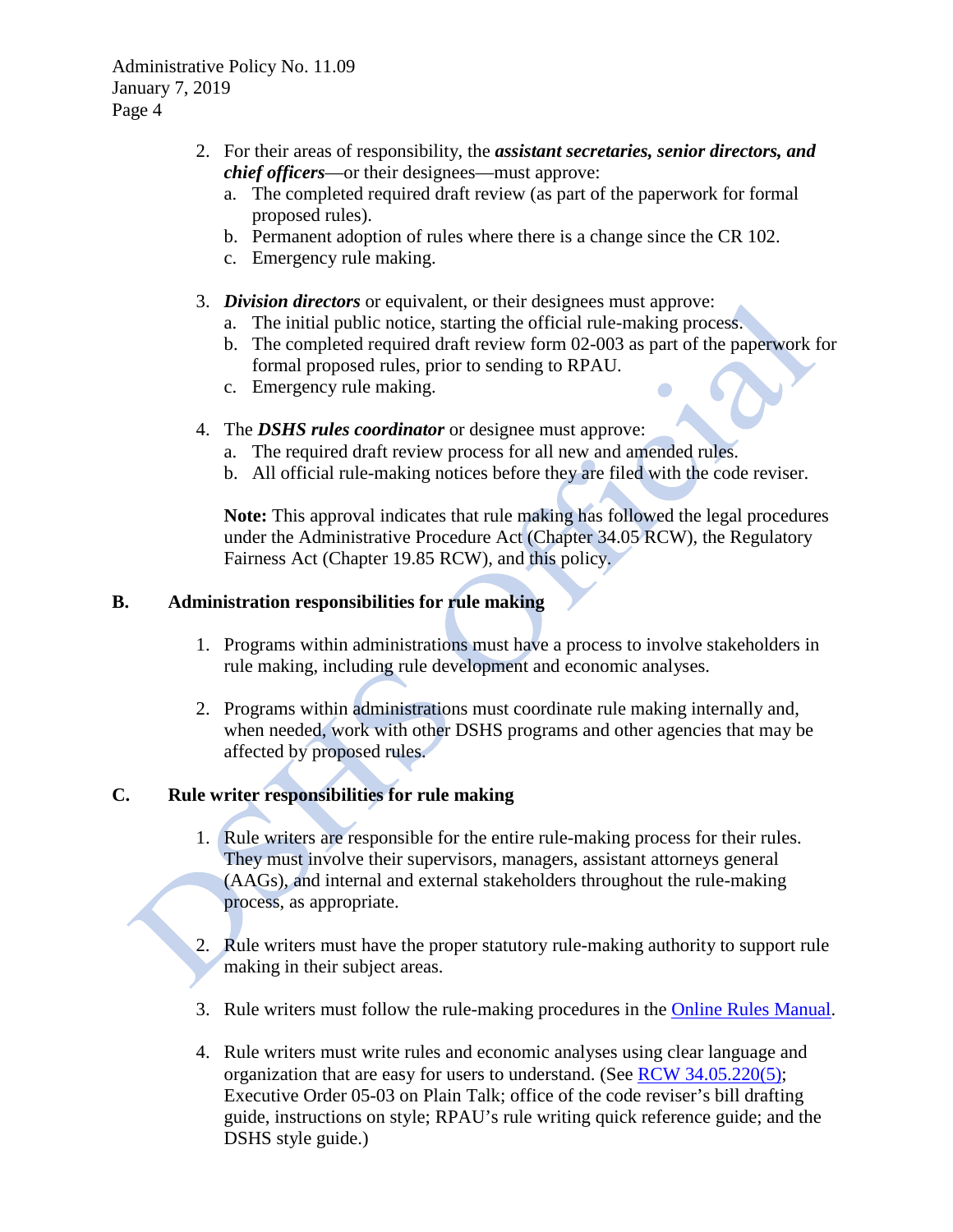- 5. Rule writers must send draft rules, draft written economic analyses, and a list of any repealed rules through DSHS' required draft review to both:
	- a. Mandatory internal stakeholders
	- b. Key external stakeholders

(See the online rules [manual](http://one.dshs.wa.lcl/RPAU/Pages/RulesManual.aspx) for details.)

- 6. When preparing economic analyses, rule writers must refer to the online rules manual for guidance on developing these documents, including the use of economic or industry experts if necessary.
- 7. Rule writers (or other subject matter expert) must attend their [scheduled](https://www.dshs.wa.gov/sesa/rpau/proposed-rules-and-public-hearings) hearing to answer questions from the public about their formal proposed rules. Rule writers may request RPAU to schedule multiple hearings for their rules.
- 8. For the official rule-making file, rule writers must include any documents that explain and justify their rationales, options, choices, and statutory authority in developing the rule.
	- a. Rule writers should consult with either their AAG, RPAU, or both about supporting documentation to include in any official rule-making file.
	- b. When rules are controversial or are likely to be challenged, rule writers must consult with their AAG about supporting documentation for the rule-making file—early in the rule-making process, if possible.

**Note**: Written AAG analyses are subject to attorney**-**client privilege and are not included in the official rule-making file.

9. Rule writers must consult with RPAU about petitions, negotiated rules, and expedited rules.

# **D. RPAU responsibilities for rule making**

The \rules and policies assistance unit provides information about DSHS rules for agency staff and the public. RPAU acts as the DSHS liaison to the code reviser; the legislature's [Joint Administrative Rules Review Committee;](http://leg.wa.gov/JointCommittees/JARRC/Pages/default.aspx) and the [Office of Regulatory Innovation](https://www.oria.wa.gov/site/alias__oria/368/default.aspx)  [and Assistance.](https://www.oria.wa.gov/site/alias__oria/368/default.aspx)

- 1. RPAU offers technical assistance for all aspects of rule making and related to:
	- a. Legal requirements
	- b. Best practices
	- c. Problem solving and risk assessment
	- d. Coordination with other areas of DSHS and, if known, other state agencies
- 2. RPAU offers consultation with program staff and may offer training about rule making. RPAU may modify training as needed to respond to law and department changes, and customer need.